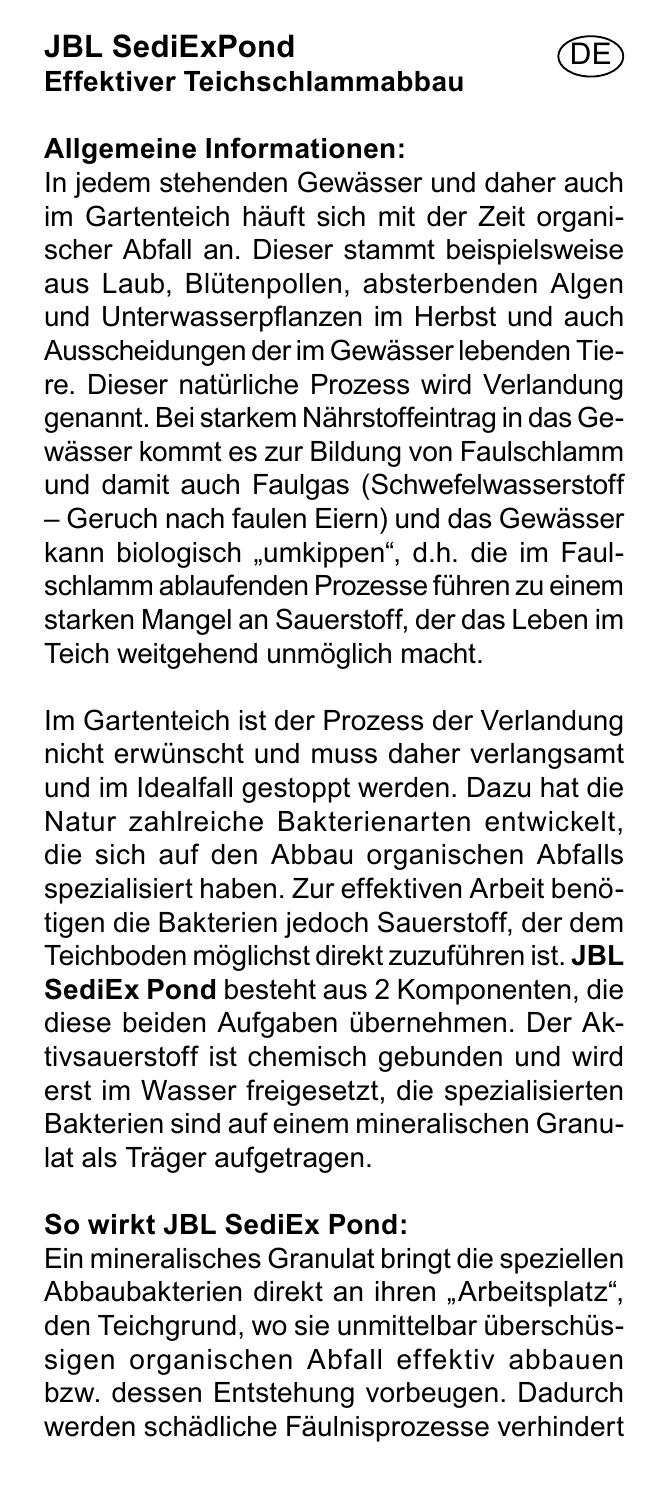Entstehung von Ablagerungen auf ein Minimum reduziert. Der Aktivsauerstoff wird großflächig in den Teich eingestreut und setzt am Teichboden den Sauerstoff frei und fördert damit die Arbeit der Bakterien.

## **Anwendung:**

## **Wann?**

- Anfang März zu Beginn der Gartenteichsaison
- regelmäßig alle 8 Wochen zur Unterstützung des Schlammabbaus
- Bei bestehenden Ablagerungen organischer Abfälle (verwesende Blätter etc.)
- Mitte Oktober, um den winterlichen Abbau von organischen Abfällen zu unterstützen

## **Dosierung:**

Komponente 1 (weißes Pulver): 50 g / 1.000 l Teichwasser oder ein Messbecher (2 x 500 g Gebinde) auf 1.000 l Teichwasser

flächig in den Teich einstreuen, ideal wäre eine Dosierung über den tiefsten Stellen des Gartenteiches.

Komponente 2 (mineralisches Granulat): 50 g / 1.000 l Teichwasser oder 1 Messbecher (2 x 500 g Gebinde) für 1.500 l flächig einstreuen.

Bei bestehenden organischen Ablagerungen: Für das gesamte Teichvolumen doppelte Menge der Komponente 2 gezielt auf die Ablagerungen streuen.

Nicht auf Pflanzenblätter streuen. Versehentlich bestreute Pflanzenblätter sofort mit Wasser abspülen.

**In Schwimmteichen:** Nach Anwendung 24 Stunden lang nicht baden.

**Tipp:** Eine dauerhaft gesicherte Sauerstoffversorgung des Teichwassers durch Filter, Bachlauf oder das **JBL PondOxiSet** verbessert zusätzlich die Abbauleistung der Bakterien.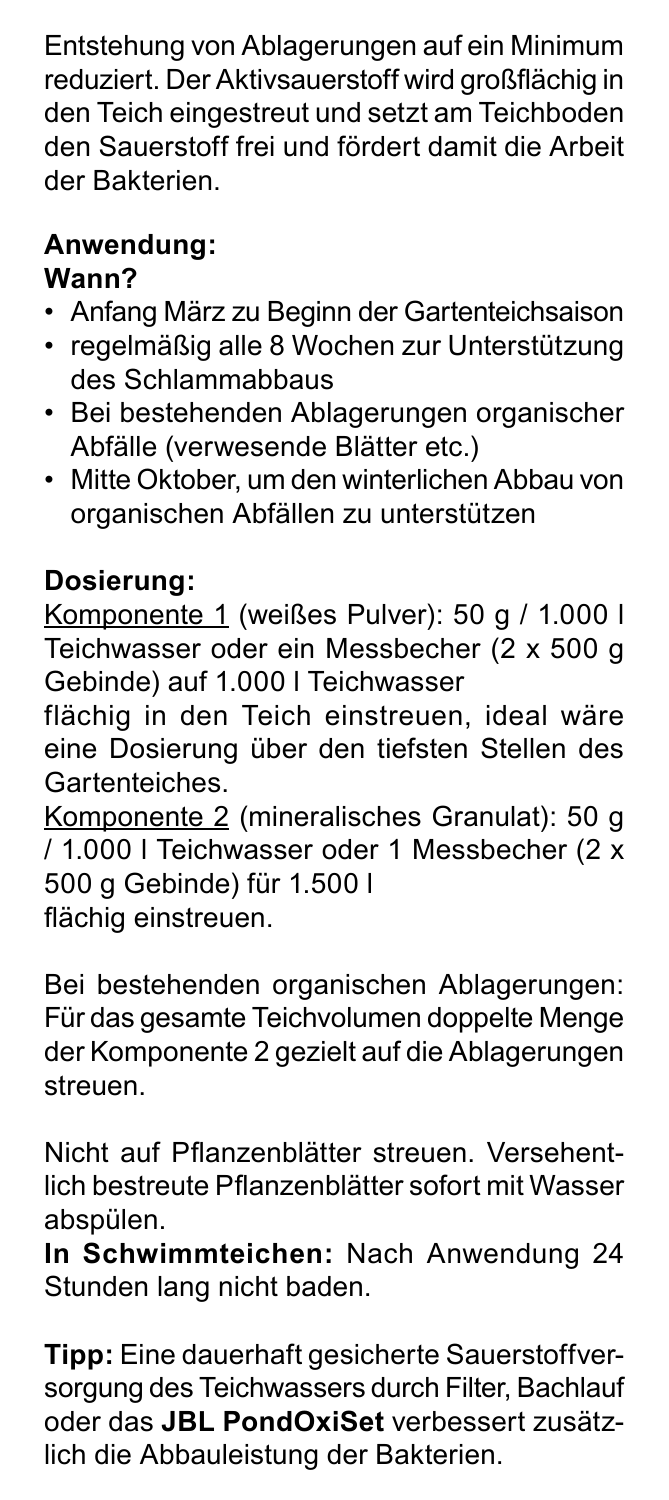### **Warnhinweise betreffend Komponente 2:**



Xn Gesundheitsschädlich

Enthält Dinatriumcarbonat, Verbindung mit Hydrogenperoxid

Gesundheitsschädlich beim Verschlucken; Gefahr ernster Augenschäden; **Darf nicht in die Hände von Kindern gelangen**; Bei Berührung mit den Augen sofort mit Wasser abspülen und Arzt konsultieren; Bei der Arbeit geeignete Schutzhandschuhe Schutzbrille / Gesichtsschutz tragen; Bei Verschlucken sofort ärztlichen Rat einholen und Verpackung oder Etikett vorzeigen.

JBL GmbH & Co. KG Dieselstr. 3 D 67141 Neuhofen +49 6236 41800

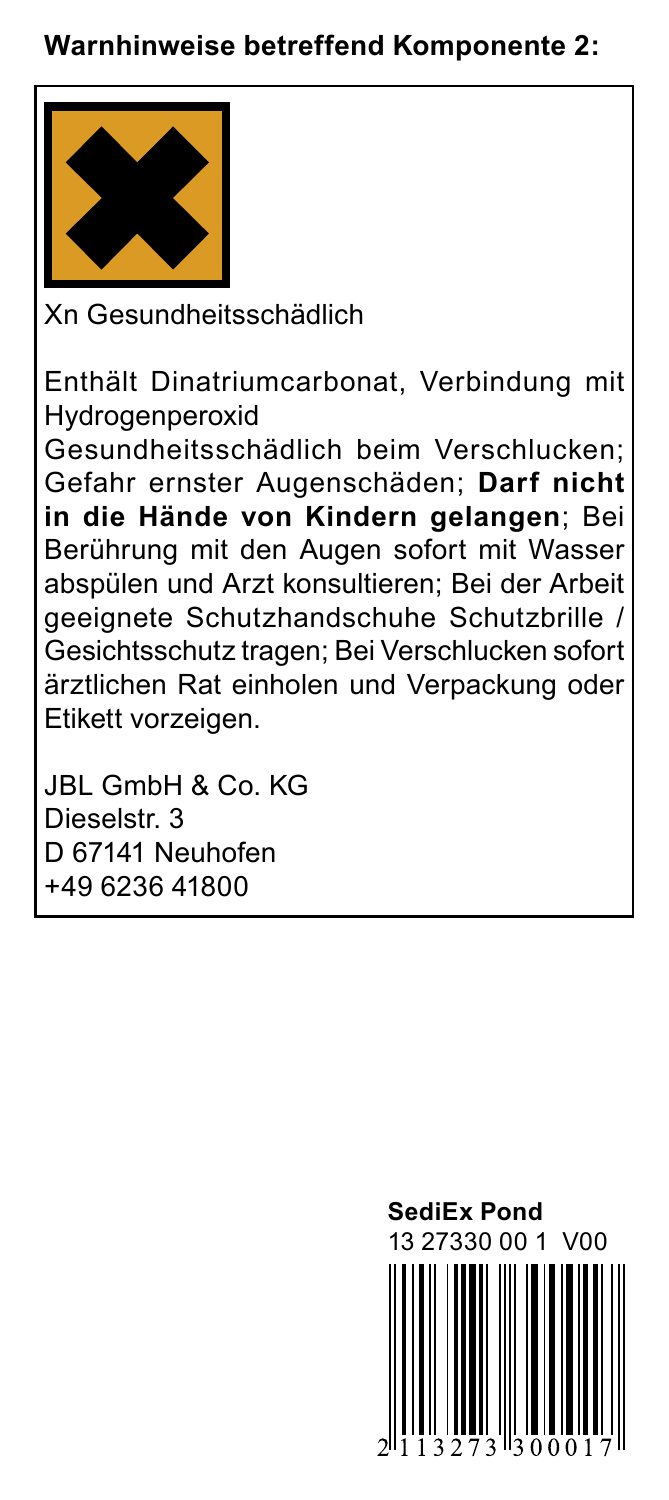Produktreste können mit Wasser verdünnt und anschließend gefahrlos der Kanalisation zugeführt werden. Restlos entleerte Gebinde im Hausmüll (Wertstoffsammlung) entsorgen.

### **Gebindegrößen:**

2 x 125 g für Miniteiche bis 2.500 l 2 x 500 g für Kleinteiche bis 10.000 l 2 x 1,25 kg für mittlere Teiche bis 25.000 l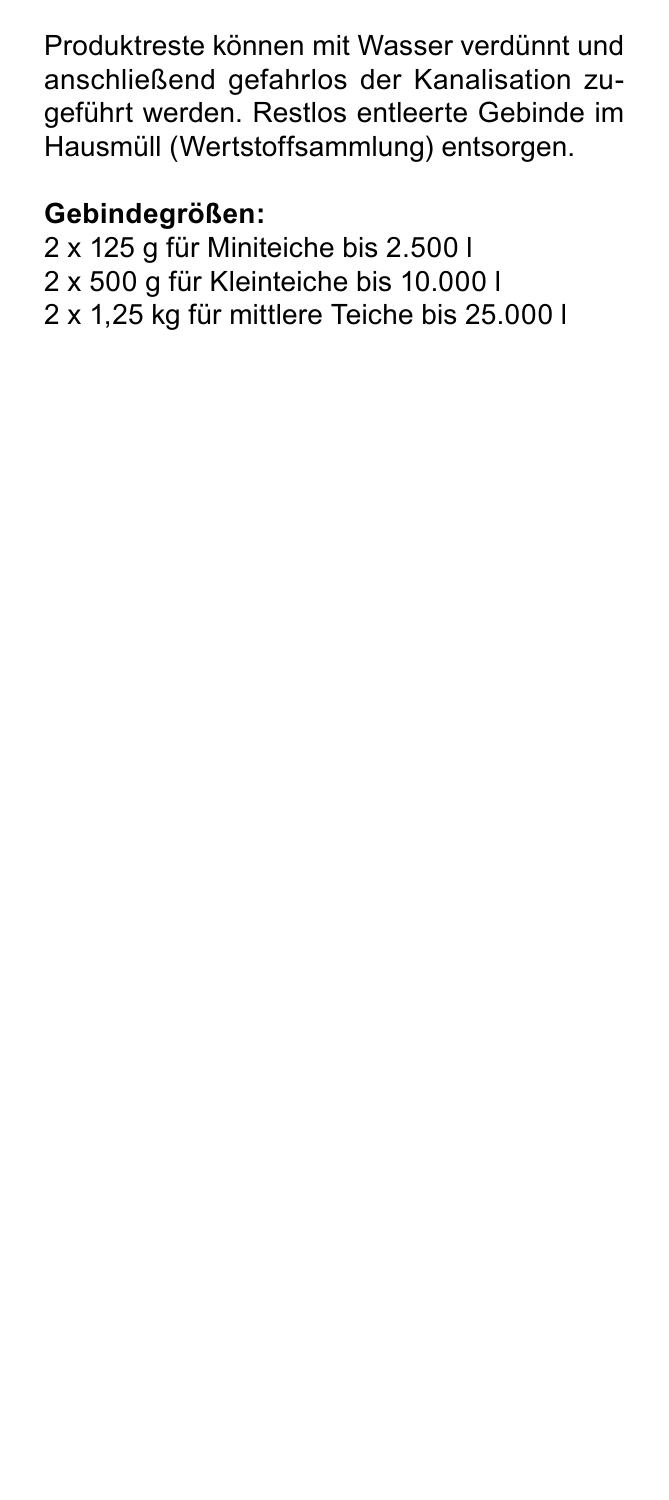#### **JBL SediExPond Effectively breaks down pond sludge** UK

#### **General information:**

Organic waste collects with time in any standing water and therefore in the garden pond, too. The waste is made up of leaves, pollen, dead algae and underwater plants in autumn, for example, and also waste material from the various pond life. This natural process is known as silting up. When a lot of nutrients are introduced to the pond, organic sludge forms and with it, biogas (hydrogen sulphide – the smell of bad eggs) and the water can biologically "collapse" i.e. the processes taking place in the organic sludge lead to a severe lack of oxygen, making it impossible for life to survive in the pond.

In a garden pond the process of silting up is not desirable and must therefore be slowed down and ideally stopped completely. Nature has developed numerous types of bacteria which have become specialised in breaking down organic waste. However, to work effectively the bacteria require oxygen, which has to be added directly to the floor of the pond if possible. **JBL SediEx Pond** consists of 2 components which carry out these two tasks. The active oxygen is chemically bonded and only released on contact with water, the specialised bacteria are carried on a mineral granulate as host material.

## **How JBL SediEx Pond works:**

A mineral granulate carries the special biodegrading bacteria directly to their "work place", the floor of the pond, where they immediately break down excess organic waste or prevent it developing. This in turn prevents harmful rotting processes and reduces the development of sludge to a minimum. The active oxygen is spread over the surface of the pond and releases oxygen on the floor of the pond, supporting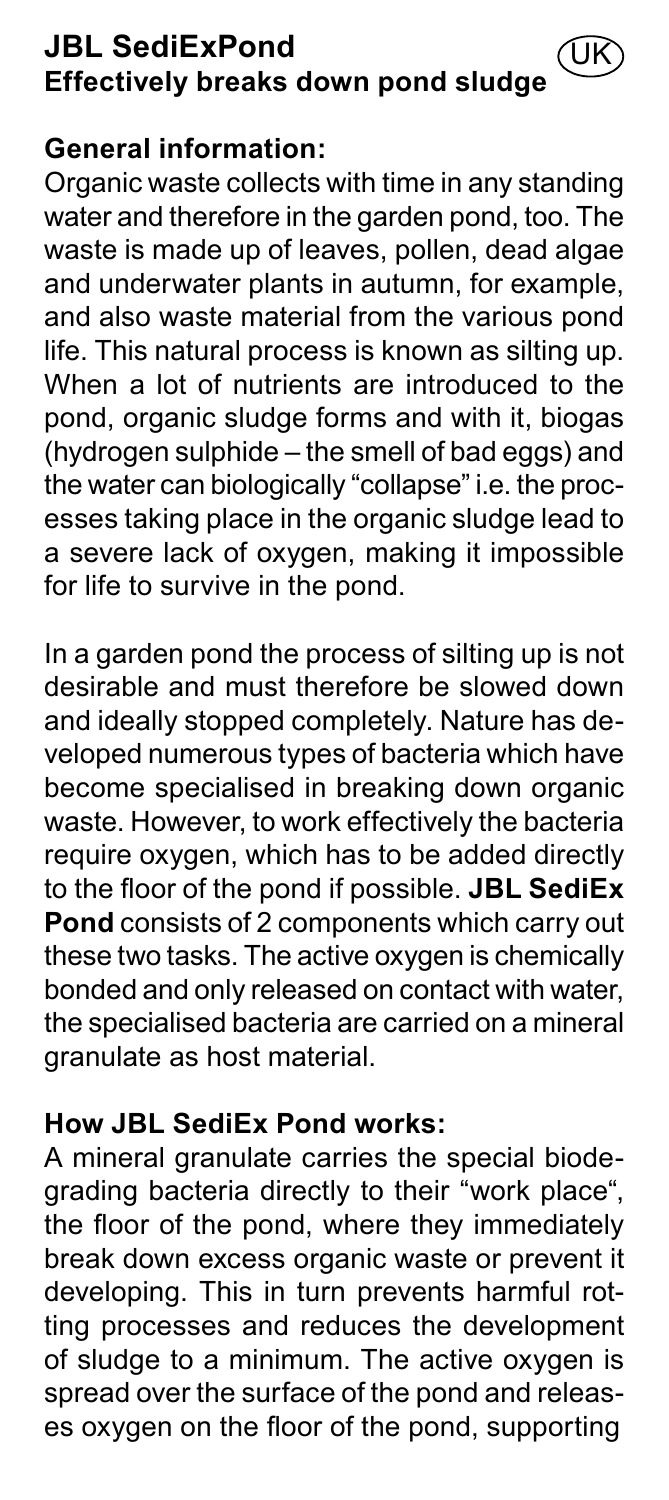the work of the bacteria.

## **Application: When?**

- At the beginning of March, at the start of the garden pond season
- Regularly every 8 weeks to assist the breakdown of sediment
- When a build-up of deposits of organic waste has developed (rotting leaves etc.)
- Mid-October, to support the winter breakdown of organic waste

## **Dosage:**

Component 1 (white powder): 50 g / 1,000 l pond water or one large dosage section of the dosing lid (from packs of 1 kg and above) to 1,000 l pond water, spread widely over the pond, ideally over the deepest parts of the garden pond.

Component 2 (mineral granulate): 50 g / 1,000 l pond water or one large dosage section of the dosing lid (from packs of 1 kg and above) to 1,500 l pond water,

spread widely over the pond.

Sprinkle evenly over an area.

For an existing build-up of organic waste: using double the amount of component 2 for the total volume of the pond, spread directly over the organic waste.

Do not spread over plant leaves. If accidentally sprinkled on plant leaves, wash off immediately with water.

**In swimming ponds:** Do not swim for 24 hours after application

**Tip:** Providing a guaranteed permanent supply of oxygen to the pond water by using a filter, a stream current or the **JBL PondOxiSet** also improves the efficiency of the bacteria.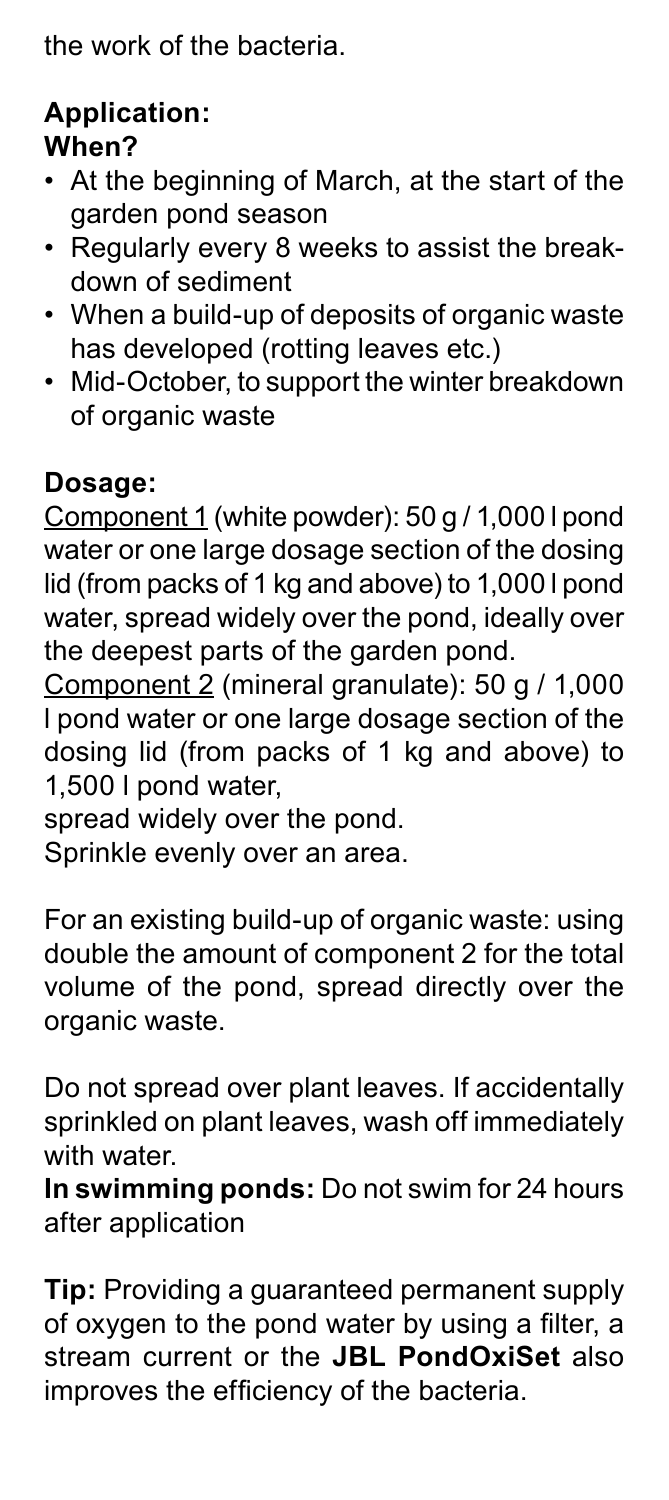

Xn Harmful to health

Contains di-sodium carbonate, Compound with hydrogen peroxide

Harmful if swallowed; risk of serious damage to the eyes; **keep out of the reach of children**; do not breath dust; in the case of contact with eyes, rinse immediately in plenty of water and seek medical advice; wear eye / face protection; if swallowed, seek medical advice immediately and show this container or label.

JBL GmbH & Co. KG D 67141 Neuhofen +49 6236 41800

Leftover product can be diluted in water and be safely disposed of in the waste water sewage system. Dispose of completely empty containers in the household waste (recycling).

#### **Pack sizes:**

2 x 125 g for mini ponds up to 2500 l 2 x 500 g for small ponds up to 10,000 l 2 x 1,25 kg for medium ponds up to 25,000 l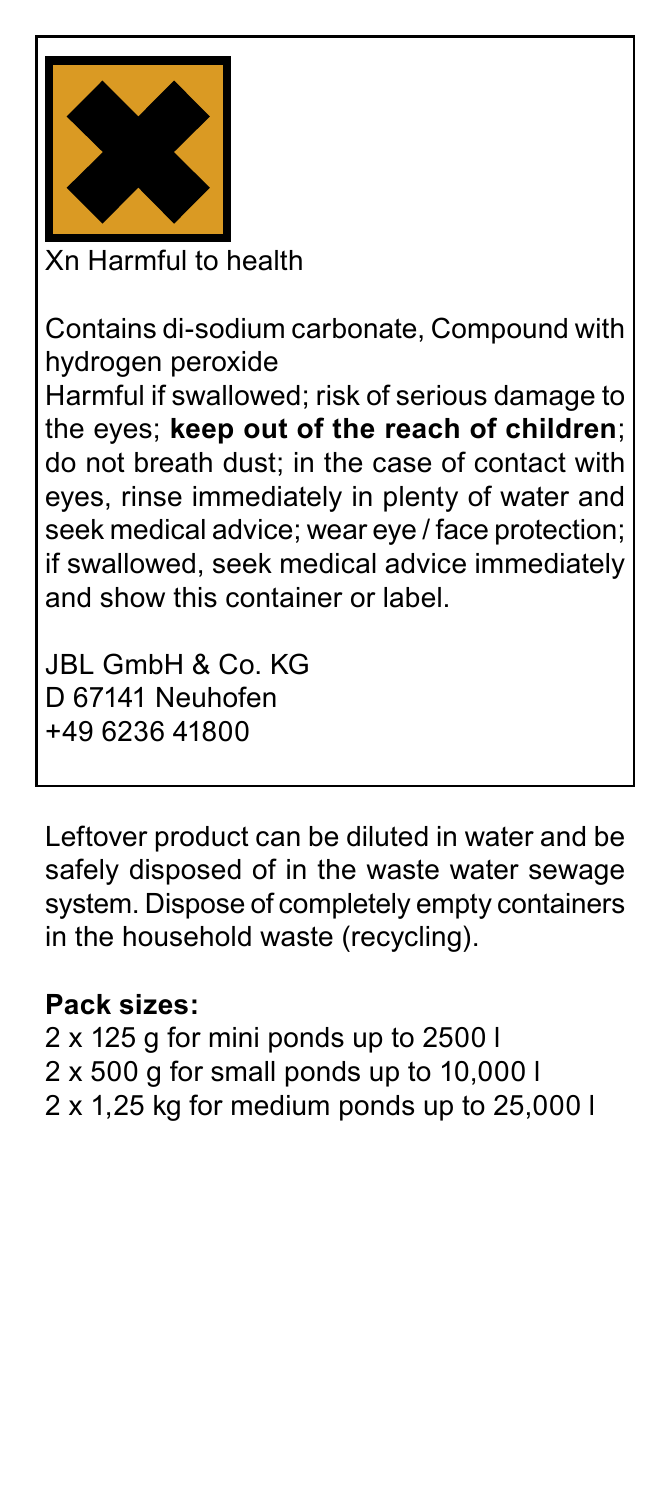#### **JBL SediExPond** Lutte de manière efficace contre la vase **les bassins de jardin ;** FR

Dans toutes les eaux stagnantes, et de ce fait également dans les bassins de jardin, les déchets organiques s'accumulent avec le temps. Ils proviennent du feuillage, du pollen des fleurs, de la décomposition des algues et des plantes aquatiques en automne ainsi que des déjections des animaux vivant dans l'eau. Ce processus naturel est connu sous le nom de sédimentation des matières en suspension. En cas d'apport trop important de nutriments dans l'eau, il y a formation de boues de putréfaction et de biogaz (acide sulfurique, odeur d'œufs pourris). Le bassin peut alors "basculer" biologiquement ; cela signifie que les processus qui se produisent dans les boues de putréfaction entraînent un important déficit en oxygène et que toute vie devient pratiquement impossible dans le bassin.

La sédimentation des matières en suspension n'étant pas souhaitable dans un bassin de jardin, il convient donc de la ralentir, voire même dans l'idéal de la stopper. Pour cela, la nature a développé de très nombreuses bactéries qui se sont spécialisées dans la dégradation des déchets organiques. Mais pour pouvoir agir efficacement, les bactéries ont besoin d'oxygène qui doit être apporté dans la mesure du possible directement au niveau du fond du bassin. **JBL**  SediEx Pond. arâce à ses deux composants, peut mener à bien ces deux tâches. L'oxygène actif est combiné chimiquement et se dégage seulement lorsqu'il est dans l'eau, et les bactéries spécialisées utilisent les granulés minéraux comme support.

#### **Action de JBL SediEx Pond :**

Les granulés minéraux amènent les bactéries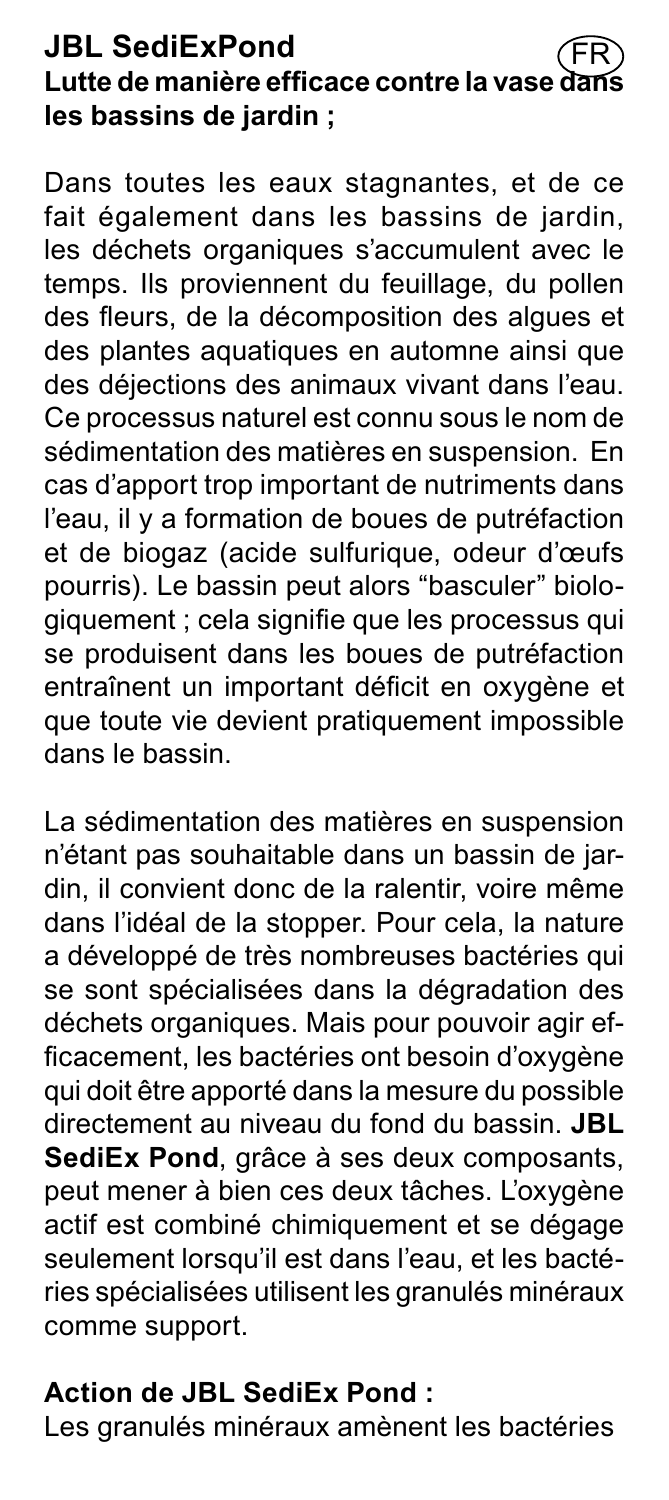dégradantes spécialisées directement sur leur « lieu de travail », c'est-à-dire le fond du bassin, où elles vont pouvoir dégrader de manière efficace les déchets organiques excédentaires et prévenir leur formation. Ceci empêche le développement de processus de pourriture nocifs et réduit au minimum l'envasement du bassin. L'oxygène actif est épandu généreusement à la surface de l'eau ; en atteignant le fond du bassin, l'oxygène est libéré, ce qui favorise le travail des bactéries.

### **Utilisation : Quand ?**

- Début mars, au début de la saison des bassins de jardin.
- Régulièrement, toutes les 8 semaines, afin de renforcer la dégradation de la vase.
- En cas de présence importante de déchets organiques (feuilles en cours de décomposition, etc.)
- Mi-octobre, afin de favoriser la décomposition des déchets organiques pendant l'hiver.

## **Dosage :**

Composant 1 (poudre blanche) : 50 g / 1 000 l d'eau du bassin ou une grande mesure du bouchon doseur (à partir du conditionnement en 1 kg) pour 1 000 l d'eau. Epandre le produit à la surface du bassin, dans l'idéal au-dessus des zones les plus profondes.

Composant 2 (granulés minéraux) : 50 g / 1 000 l d'eau du bassin ou une une grande mesure du bouchon doseur (à partir du conditionnement en 1 kg) pour 1 500 l d'eau. Epandre le produit à la surface de l'eau.

## **En présence de dépôts d'origine organique :**

doubler la dose de composant 2 correspondant au volume d'eau total et l'épandre de manière ciblée sur les dépôts.

Ne pas épandre le produit sur les feuilles des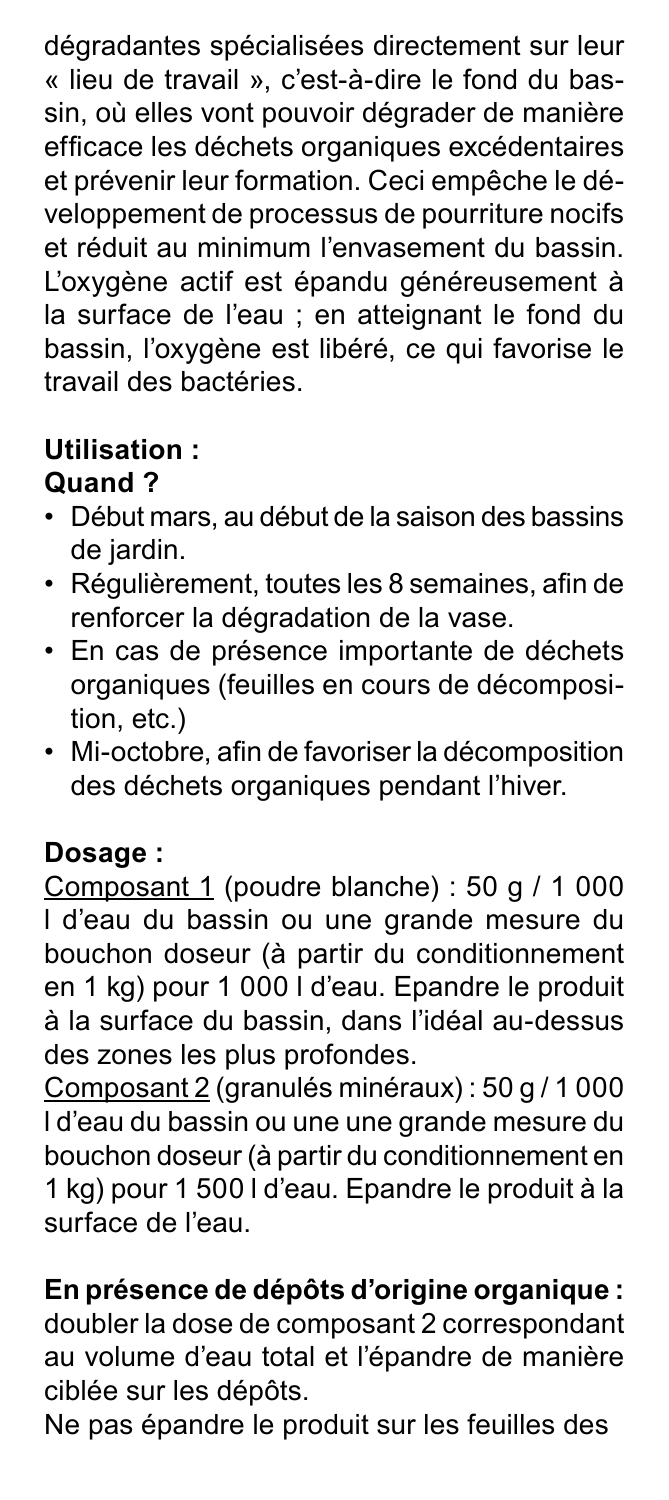plantes. En cas de contact accidentel avec les végétaux, rincer aussitôt les feuilles des plantes avec de l'eau.

**Pour les bassins de baignade :** après utilisation, attendre 24 heures avant de se baigner

**Conseil :** Une oxygénation régulière et permanente de l'eau du bassin à l'aide d'un filtre, d'un ruisseau ou de **JBL PondOxiSet** renforce la capacité de dégradation des bactéries.



Xn Nocif

Contient du carbonate disodique, combinaison avec du peroxyde d'hydrogène

 Nocif en cas d'ingestion. Risque de lésions oculaires graves. **Conserver hors de la portée des enfants** ; ne pas respirer les poussières ; en cas de contact avec les yeux, laver immédiatement et abondamment avec de l'eau et consulter un spécialiste ; porter un appareil de protection des yeux / du visage ; en cas d'ingestion consulter immédiatement un médecin et lui montrer l'emballage ou l'étiquette.

JBL GmbH & Co. KG D 67141 Neuhofen +49 6236 41800

Les résidus de produit peuvent être dilués avec de l'eau et rejetés sans danger à l'égout. Une fois totalement vides, les emballages peuvent être éliminés avec les déchets ménagers (recyclables).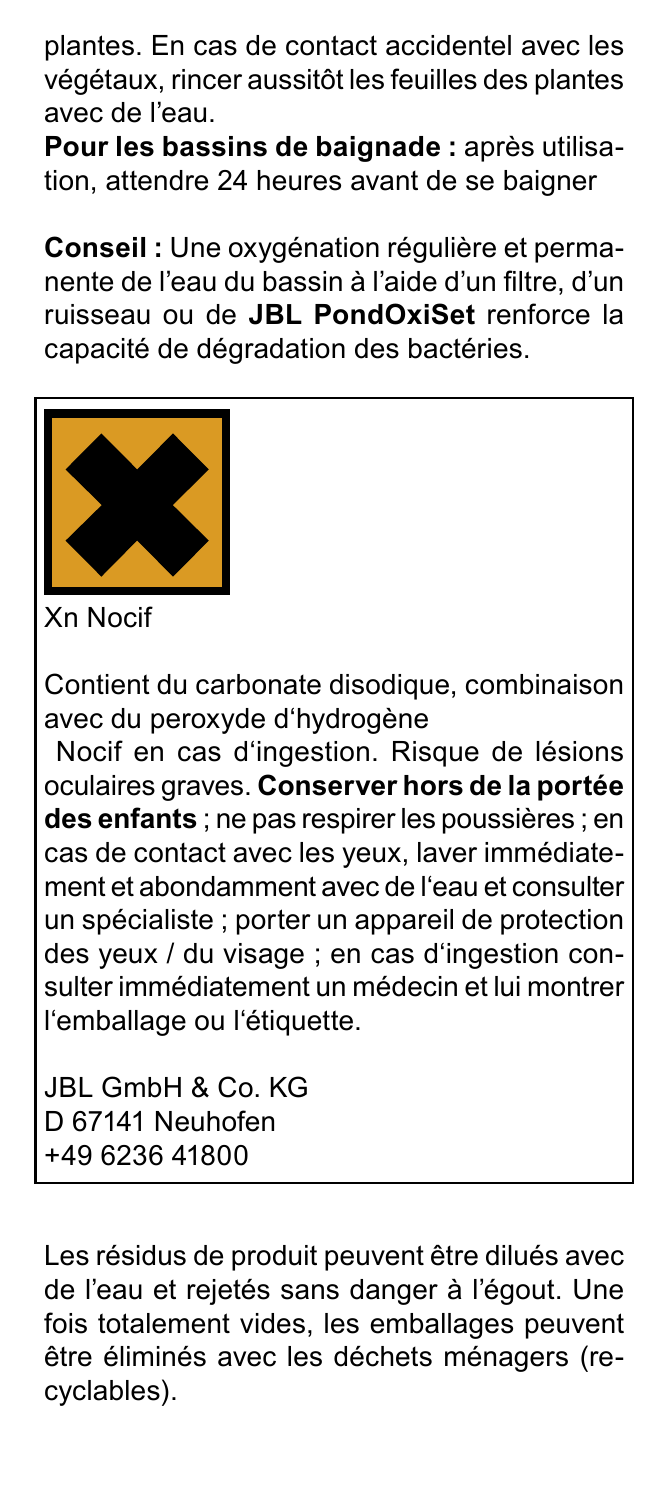## **Conditionnements :**

2 x 125 g pour les mini bassins jusqu'à 2 500 l 2 x 500 g pour les petits bassins jusqu'à 10 000 l

2 x 1,25 kg pour les bassins de taille moyenne jusqu'à 25 000 l



**JBL GmbH & Co. KG** 67141 Neuhofen, Germany +49 (0)6236 41800, www.jbl.de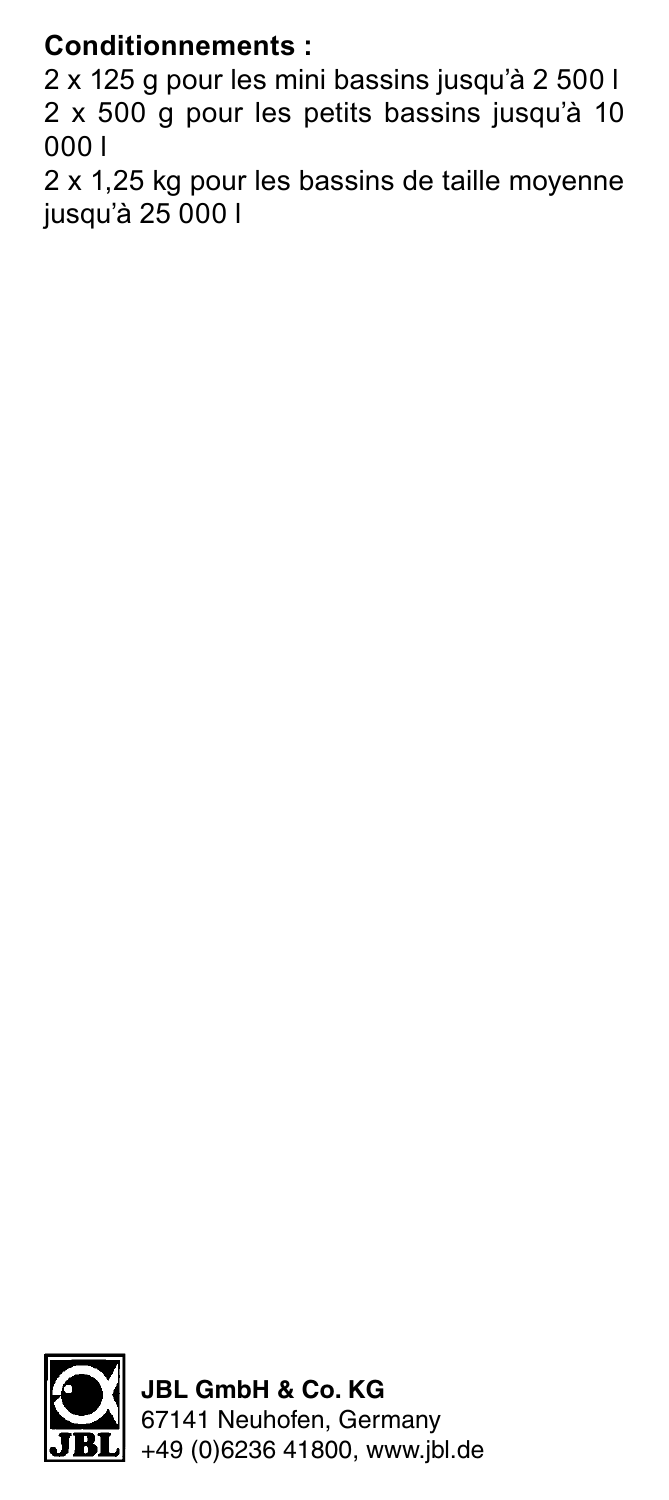## **JBL SediExPond Effectieve afbraak van vijverslik**

#### **Algemene informatie:**

In elk staand water en daarom ook in de tuinvijver stapelt zich na verloop van tijd organisch afval op. Dit afval stamt bijvoorbeeld van gebladerte, stuifmeel, afstervende algen en onderwaterplanten in de herfst en ook uitwerpselen van in het water levende dieren. Dit natuurlijke proces wordt verlanding genoemd. Bij een grote toevoer van voedingsstoffen in het water ontstaat er rottingsslik en daarmee ook rottingsgas (zwavelwaterstof – geur van rotte eieren) en het water kan biologisch gezien afsterven, d.w.z. de in de rottingsslik plaatsvindende processen leiden tot een groot gebrek aan zuurstof, dat het leven in de vijver verregaand onmogelijk maakt.

NL

In tuinvijvers is verlanding een ongewenst verschijnsel; daarom moet het vertraagd en zo mogelijk beëindigd worden. Daartoe heeft de natuur talrijke bacteriesoorten ontwikkeld die zich hebben gespecialiseerd in de afbraak van organisch afval. Om effectief te kunnen werken hebben de bacteriën echter zuurstof nodig die zo mogelijk direct aan de vijverbodem moet worden toegevoegd. **JBL SediEx Pond** bestaat uit 2 componenten die deze beide taken op zich nemen. Actieve zuurstof is chemisch gebonden en komt pas in het water vrij, de gespecialiseerde bacteriën zijn als drager op een mineraal granulaat aangebracht.

## **Zo werkt JBL SediEx Pond:**

Een mineraal granulaat brengt de speciale afbraakbacteriën rechtstreeks naar hun "werkplek", de vijverbodem, waar ze meteen beginnen het teveel aan organisch afval effectief af te breken c.q. het ontstaan ervan te voorkomen. Daardoor worden schadelijke rottingsprocessen voorkomen en wordt het ontstaan van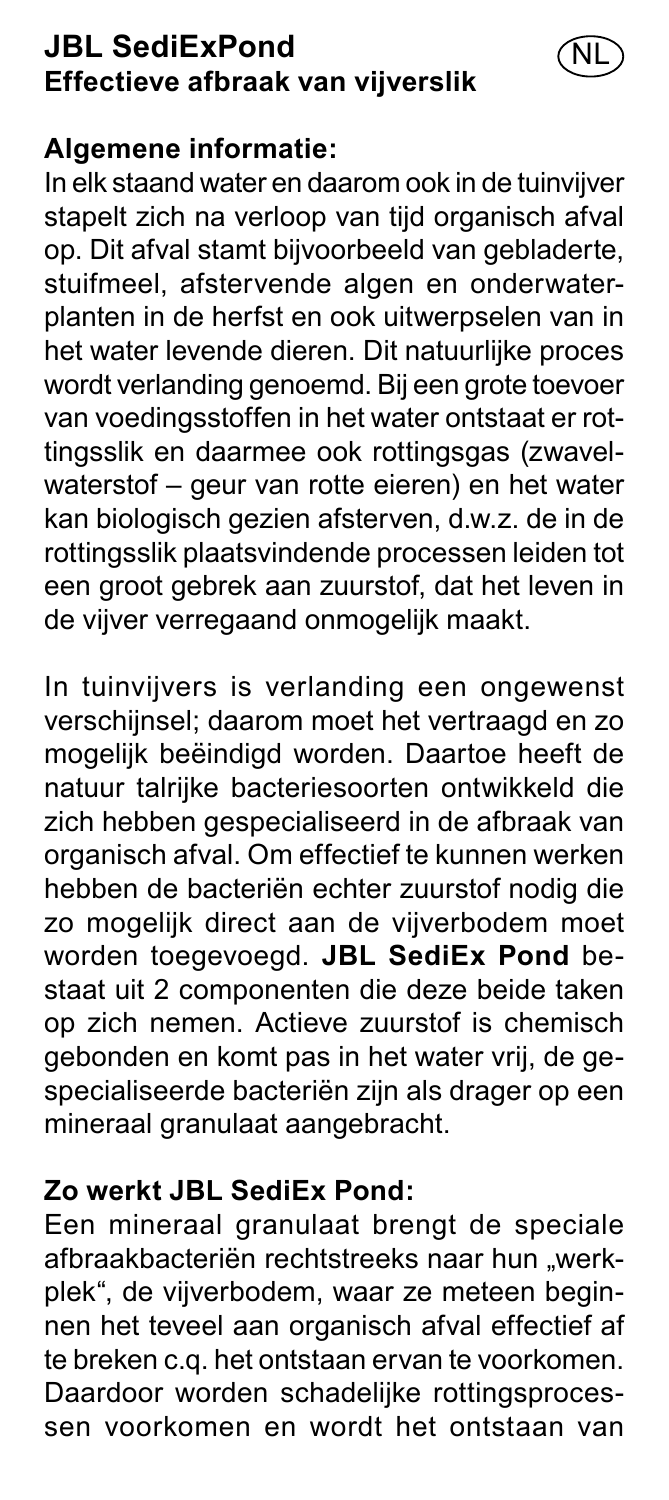ten tot een minimum beperkt. Actieve zuurstof wordt over het gehele oppervlak van de vijver gestrooid, maakt op de vijverbodem zuurstof vrij en bevordert daarmee het werk van de bacteriën.

## **Toepassing:**

## **Wanneer?**

- Begin maart aan het begin van het tuinvijverseizoen
- Regelmatig om de 8 weken ter ondersteuning van de slikafbraak
- Bij aanwezige sedimenten van organisch afval (verrotte bladeren etc.)
- Medio oktober om de winterse afbraak van organisch afval te ondersteunen

# **Dosering:**

Component 1 (wit poeder): 30-50 g / 1.000 liter vijverwater of 1 x de inhoud van de grote doseerkamer van de doseerdeksel (verpakkingen vanaf 1 kg inhoud) op 1.000-1.500 liter vijverwater over het oppervlak van de vijver strooien. Ideaal is een dosering vooral boven de diepste punten van de vijver.

Component 2 (mineraal granulaat): 50 g / 1.000 liter vijverwater of 1 x de inhoud van de grote doseerkamer van de doseerdeksel (verpakkingen vanaf 1 kg inhoud) voor 1.500 liter vijverwater over het oppervlak van de vijver strooien.

# **Bij bestaande organische sedimenten:**

strooi voor het gehele vijvervolume de dubbele hoeveelheid van component 2 doelgericht op de sedimenten.

Strooi het middel niet op plantenbladeren. Spoel plantenbladeren onmiddellijk af wanneer er per ongeluk poeder op gestrooid is.

**In zwemvijvers:** Na gebruik 24 uur niet zwemmen